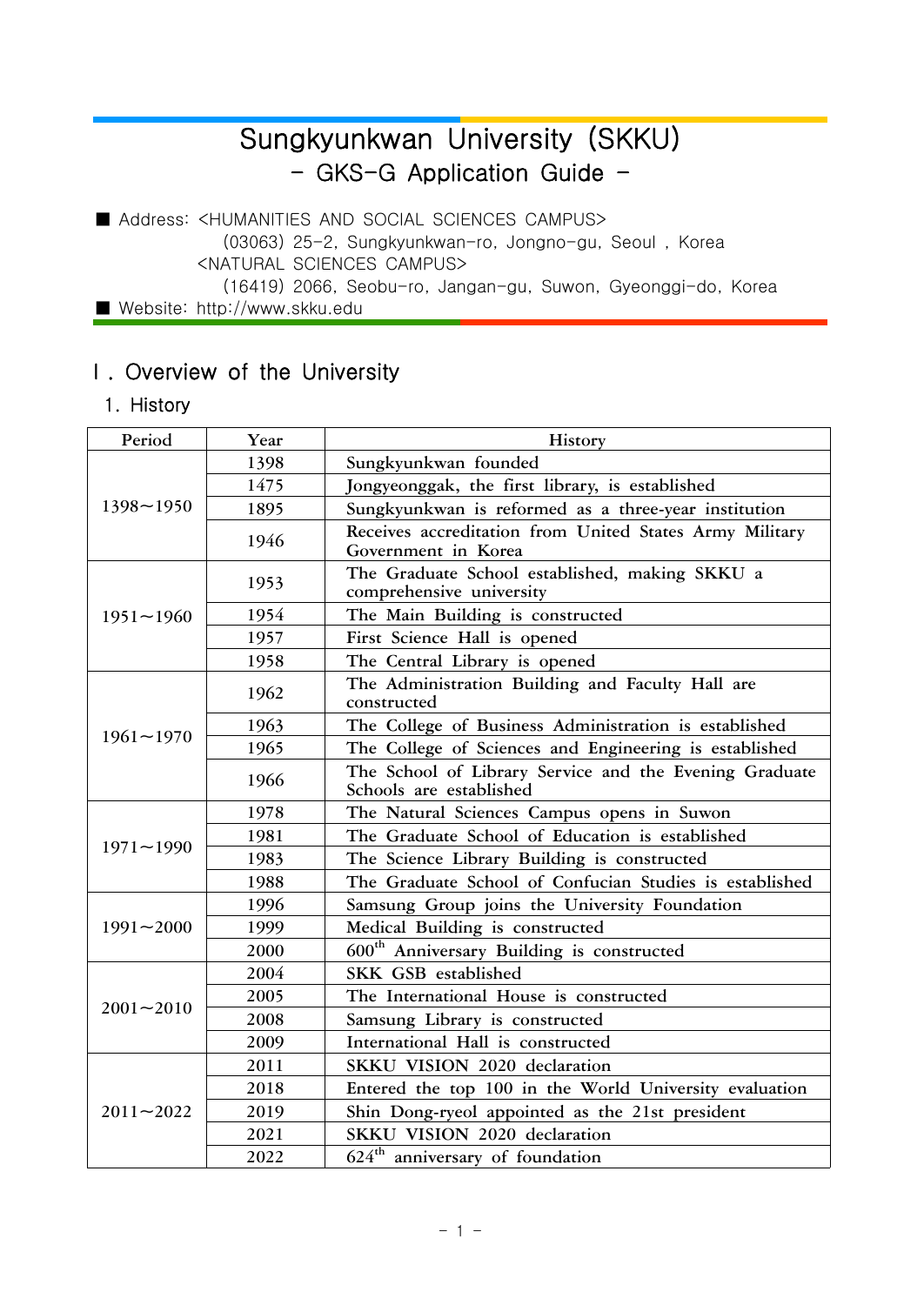

 Sungkyunkwan University was founded at the beginning of the Joseon Dynasty in 1398 as the highest national educational institute in the early years of the Joseon Dynasty in Korea. As the oldest university in East Asia, it has fostered leaders of our society for over 600 years.

 'SKKU's main ideology, 수기치인 (修己治人) pronounced 'Su-Gi-Chi-In', teaches that SKKU students strive to perfect themselves as leaders and contribute to our society. This ideology is the fundamental principle by which SKKU brought up leaders of our society for over 600 years, thus contributing to evolution of our society. Sungkyunkwan University,' continuously strives to integrate its founding tradition philosophy with the modern technology in order with a view to cultivateing global graduate' s talents who will lead the 21st century. Old Sungkyunkwan was founded over 600 years ago by royal decree to promote education the scholarship in Confucianism. As nation's highest educational institution, Old Sungkyunkwan went through vicissitudes with the country it served over the centuries.

 Though a long history alone cannot guarantee the excellence of an institution, the rich culture, which exudes from a long tradition, is surely a unique and valuable asset of the University. What the University has achieved in the past fifty years meets and exceeds that of the preceding history. We take pride in the University's innovative spirit; as a result of the long efforts to place natural sciences on an equal footing with our strong foundation in humanities, we now operate two campuses: the Humanities and Social Sciences Campus and the Natural Sciences Campus.

 Based on a highly successful partnership with Samsung which has generously funded several core initiatives, the University has been rapidly developing and prospering since 1996.

#### 2. Key Information

- ❍ Number of Faculty: 5,123 (Full time equivalent 1,496)
- ❍ Number of enrolled students : 25,288
	- Undergraduate: 17,146 (International Student 4,043)
	- Graduate: 8,142(International Student 2,520)
- ❍ World university ranking(2022)
	- QS world university:  $97<sup>th</sup>$
	- THE(Times Higher Education): 122<sup>nd</sup>

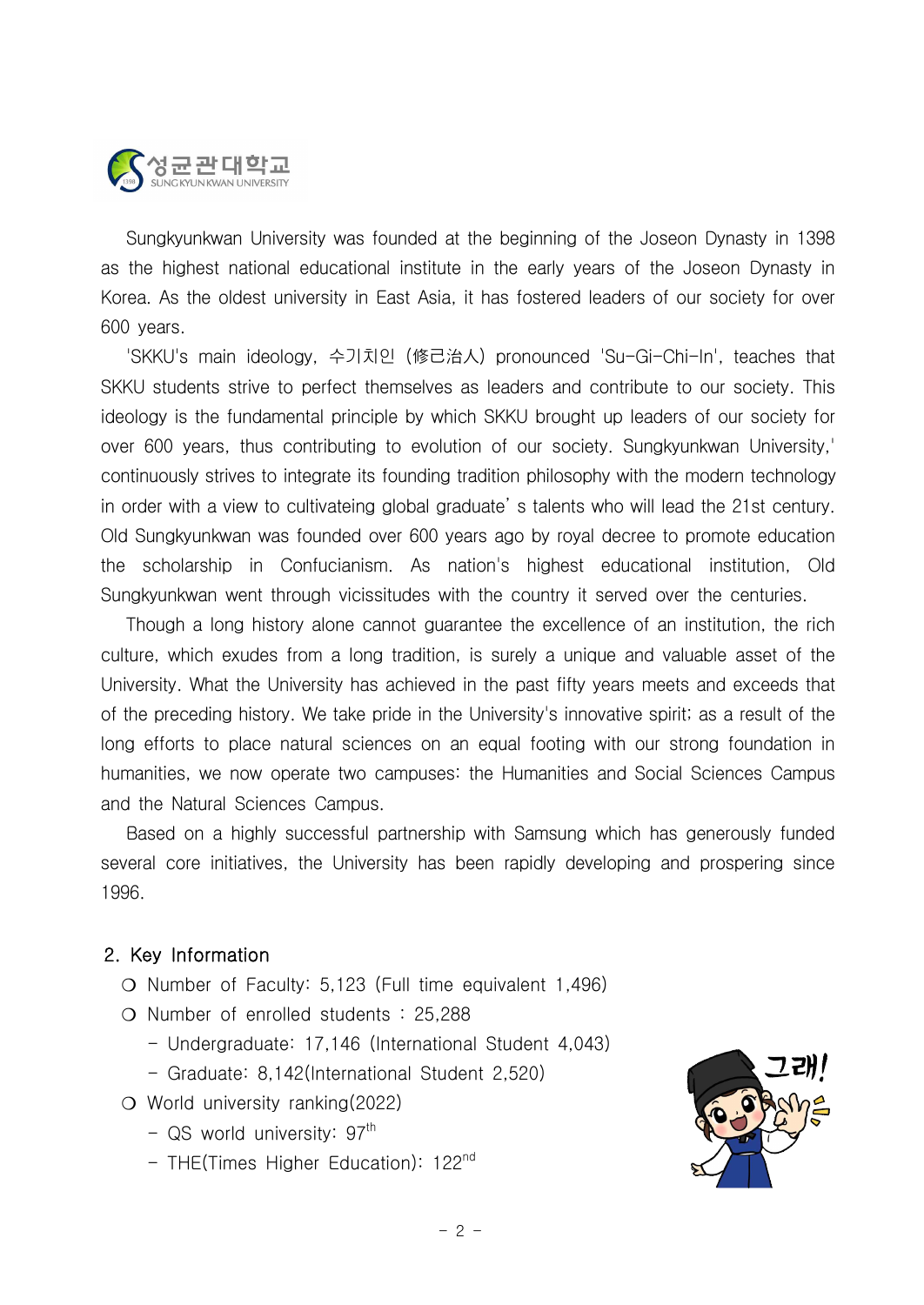# Ⅱ. Academics

#### 1-1. Academic Programs (General)

- ※ If TOPIK level is not stated in the remarks, the department requires TOPIK level 3 or above.
- ※ Students who submit valid TOPIK score for each department will be admitted to that department. (Prior to the end of the Korean language course, students must obtain TOPIK scores according to the department standard to be admitted.)
- ※ Students who with TOPIK level 5 or higher be exempted from the Korean language course.

#### 【Additional information for PhD course】

- ※ Applicable for each department, regarding the academic courses and further information such as information of courses and completion of degree, please contact the department office directly.
- ※ The period of coursework for all the PhD and Master courses is 2 years.
	- ・ For PhD, after the completion of coursework(Normally is 2 years), PhD candidates need to continue 4 semesters of research semester.
		- However, if the PhD candidate is able to acquire the PhD degree before the  $4^{\text{th}}$  semester,  $|$ he/she can be exempted from the remaining research semester.
	- In the case of PhD, the **period of scholarship is 3 years.** Within the period of scholarship, the tuition fee and living expenses of the GKS scholars are sponsored by NIIED. However, if the PhD candidates fail to acquire the PhD degree within the period of scholarship, the tuition fee (not including the living expenses) for the additional semester will be sponsored by SKKU.

| <b>Division</b>   | Course<br>Period(years)<br>Department                             |                      |                | Remarks    |   |                                                                                                                                                                                                                                                                               |  |
|-------------------|-------------------------------------------------------------------|----------------------|----------------|------------|---|-------------------------------------------------------------------------------------------------------------------------------------------------------------------------------------------------------------------------------------------------------------------------------|--|
|                   |                                                                   | Master's<br>Doctoral |                |            |   |                                                                                                                                                                                                                                                                               |  |
| Human-<br>ities   | Confucian Studies, Eastern<br>Philosophy and Korean<br>Philosophy | $\bigcirc$           | $\overline{2}$ | $\bigcirc$ | 3 | TOPIK level 4 or above<br>Language:Korean/Chinese/English                                                                                                                                                                                                                     |  |
| Human-<br>ities   | Korean Language and<br>Literature                                 | $\bigcirc$           | $\overline{2}$ | $\bigcirc$ | 3 | TOPIK level 6 or above                                                                                                                                                                                                                                                        |  |
| Human-<br>ities   | Russian Language and<br>Literature                                | $\bigcirc$           | $\overline{2}$ | $\bigcirc$ | 3 | TOPIK level 4 or above<br>Language: Korean/English/Russian                                                                                                                                                                                                                    |  |
| Human-<br>ities   | English Language and<br>Literature                                | $\bigcirc$           | $\overline{2}$ | ∩          | 3 |                                                                                                                                                                                                                                                                               |  |
| Human-<br>ities   | History                                                           | $\bigcirc$           | $\overline{2}$ | $\bigcirc$ | 3 | TOPIK Level 4 or above                                                                                                                                                                                                                                                        |  |
| Human-<br>ities   | Chinese Language and<br>Literature                                | $\bigcirc$           | $\overline{2}$ | $\bigcirc$ | 3 | TOPIK level 5 or above                                                                                                                                                                                                                                                        |  |
| Human-<br>ities   | Korean Literature in<br>Classical Chinese                         | $\bigcirc$           | $\overline{2}$ | $\bigcirc$ | 3 | TOPIK level 5 or above                                                                                                                                                                                                                                                        |  |
| Human-<br>ities   | East Asian Studies                                                | $\bigcirc$           | $\overline{2}$ | $\bigcirc$ | 3 | TOPIK level 5 or above                                                                                                                                                                                                                                                        |  |
| Human-<br>ities   | Korean Language Education                                         | $\bigcirc$           | $\overline{2}$ | X          |   | -TOPIK level 6 or above<br>-Applicants who wish to apply Ph.D in<br>Korean Language Education are<br>encouraged to apply to the Department<br>of Korean Language and Literature,<br>since this department has the specific<br>major of Korean Language Education<br>for Ph.D. |  |
| Human-<br>ities   | Interdisciplinary Course of<br>Comparative Culture                | O                    | $\overline{2}$ | $\bigcirc$ | 3 | TOPIK level 5 or above                                                                                                                                                                                                                                                        |  |
| Social<br>Science | Political Science                                                 | $\bigcirc$           | $\overline{2}$ | $\times$   |   | TOPIK level 4 or above                                                                                                                                                                                                                                                        |  |
| Social<br>Science | Media and Communication                                           | $\bigcirc$           | $\overline{2}$ | X          |   | TOPIK level 5 or above                                                                                                                                                                                                                                                        |  |

#### ❍ Humanities and Social Sciences Campus (Seoul)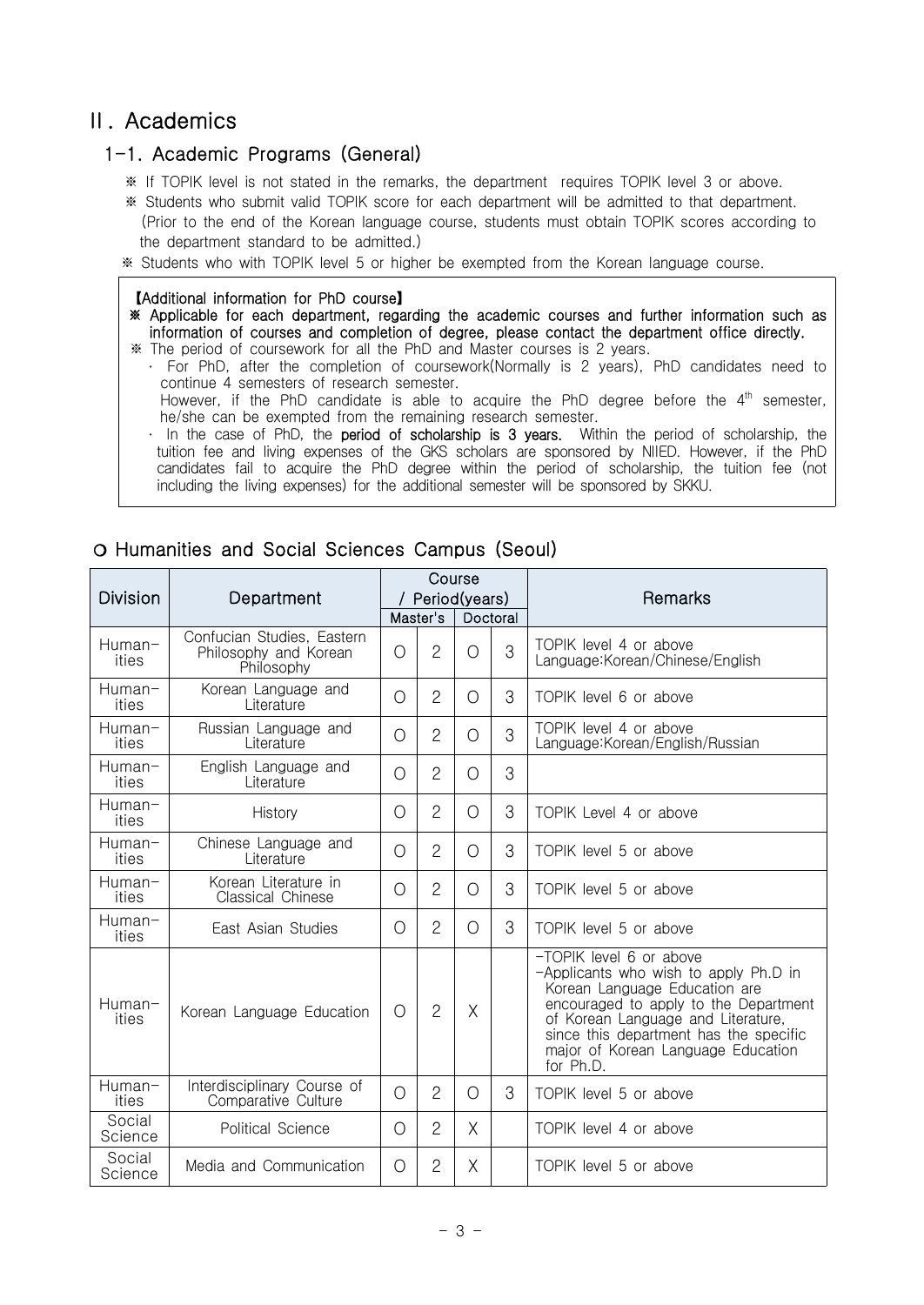|                                   |                                    | Course     |                |                 |          |                                                                                                                                                                                                                                                                                                                                                                                                                                                                                                                                                  |  |
|-----------------------------------|------------------------------------|------------|----------------|-----------------|----------|--------------------------------------------------------------------------------------------------------------------------------------------------------------------------------------------------------------------------------------------------------------------------------------------------------------------------------------------------------------------------------------------------------------------------------------------------------------------------------------------------------------------------------------------------|--|
| <b>Division</b>                   | Department                         |            |                | / Period(years) |          | Remarks                                                                                                                                                                                                                                                                                                                                                                                                                                                                                                                                          |  |
|                                   |                                    |            | Master's       |                 | Doctoral |                                                                                                                                                                                                                                                                                                                                                                                                                                                                                                                                                  |  |
| Social<br>Science                 | Psychology                         | $\bigcirc$ | $\mathbf{2}$   | Χ               |          | 1. Specific Major<br>: Social Psychology,<br>Industrial/Organization Psychology,<br>Quantitative Psychology,<br>Cognition&Cognitive Neuroscience,<br>Clinical Psychology<br>2. Language Proficiency<br>- Korean: TOPIK level6 or above and<br>English: TOFEL88, TOEIC800,<br>IELTS6.0 or above(one of these).<br>3. Every applicant must specify on the<br>study plan the major field they are<br>applying for.                                                                                                                                  |  |
| Social<br>Science                 | Social Welfare                     | $\bigcirc$ | $\overline{2}$ | $\bigcirc$      | 3        | TOPIK level 5 or above                                                                                                                                                                                                                                                                                                                                                                                                                                                                                                                           |  |
| Social<br>Science                 | Child Psychology and<br>Education  | O          | $\mathbf{2}$   | Χ               |          |                                                                                                                                                                                                                                                                                                                                                                                                                                                                                                                                                  |  |
| Social<br>Science                 | Fintech                            | $\circ$    | $\overline{c}$ | X               |          | TOPIK level 5 or above                                                                                                                                                                                                                                                                                                                                                                                                                                                                                                                           |  |
| Social<br>Science                 | Economics                          | O          | $\overline{c}$ | X               |          | TOPIK level 5 or above                                                                                                                                                                                                                                                                                                                                                                                                                                                                                                                           |  |
| Social<br>Science                 | Law                                | O          | $\overline{2}$ | $\bigcirc$      | 3        | TOPIK level 5 or above                                                                                                                                                                                                                                                                                                                                                                                                                                                                                                                           |  |
| Social<br>Science                 | Interaction Science                | $\circ$    | $\overline{2}$ | O               | 3        |                                                                                                                                                                                                                                                                                                                                                                                                                                                                                                                                                  |  |
| Social<br>Science                 | SKK GSB Full-Time MBA              | O          | 1.5            | Χ               |          | 1. English test score<br>1) Choose one among<br>TOEFL, TOEIC, TEPS, IELTS, TOEICspeakin<br>g, OPIc(Exemptions: 1)Native English<br>speakers or 2Applicants who has<br>completed his/her undergraduate<br>degree in100% fully English as the<br>medium of instruction)<br>2. English Resume: no format<br>*Duration of study:1.5years<br>*Admitted every August(yearly)<br>*GKSstudents can not apply for Study<br>Abroad Program and Dual Degree<br>Program.<br>For more inquiries, please contact GSB<br>Admission Officer: salang8912@skku.edu |  |
| Entertai<br>-nment<br>& Sports    | Design                             | O          | $\mathbf{2}$   | O               | 3        | TOPIK level 6 or above                                                                                                                                                                                                                                                                                                                                                                                                                                                                                                                           |  |
| Entertai<br>$-$ nment<br>& Sports | Fashion Design                     | O          | $\overline{2}$ | O               | 3        | TOPIK level 6 or above                                                                                                                                                                                                                                                                                                                                                                                                                                                                                                                           |  |
| Entertai<br>$-$ nment<br>& Sports | Fine Art                           | O          | $\mathbf{2}$   | Χ               |          | TOPIK level 4 or above                                                                                                                                                                                                                                                                                                                                                                                                                                                                                                                           |  |
| Entertai<br>-nment<br>& Sports    | Film, Television and<br>Multimedia | O          | $\mathbf{2}$   | O               | 3        | TOPIK level 6 or above                                                                                                                                                                                                                                                                                                                                                                                                                                                                                                                           |  |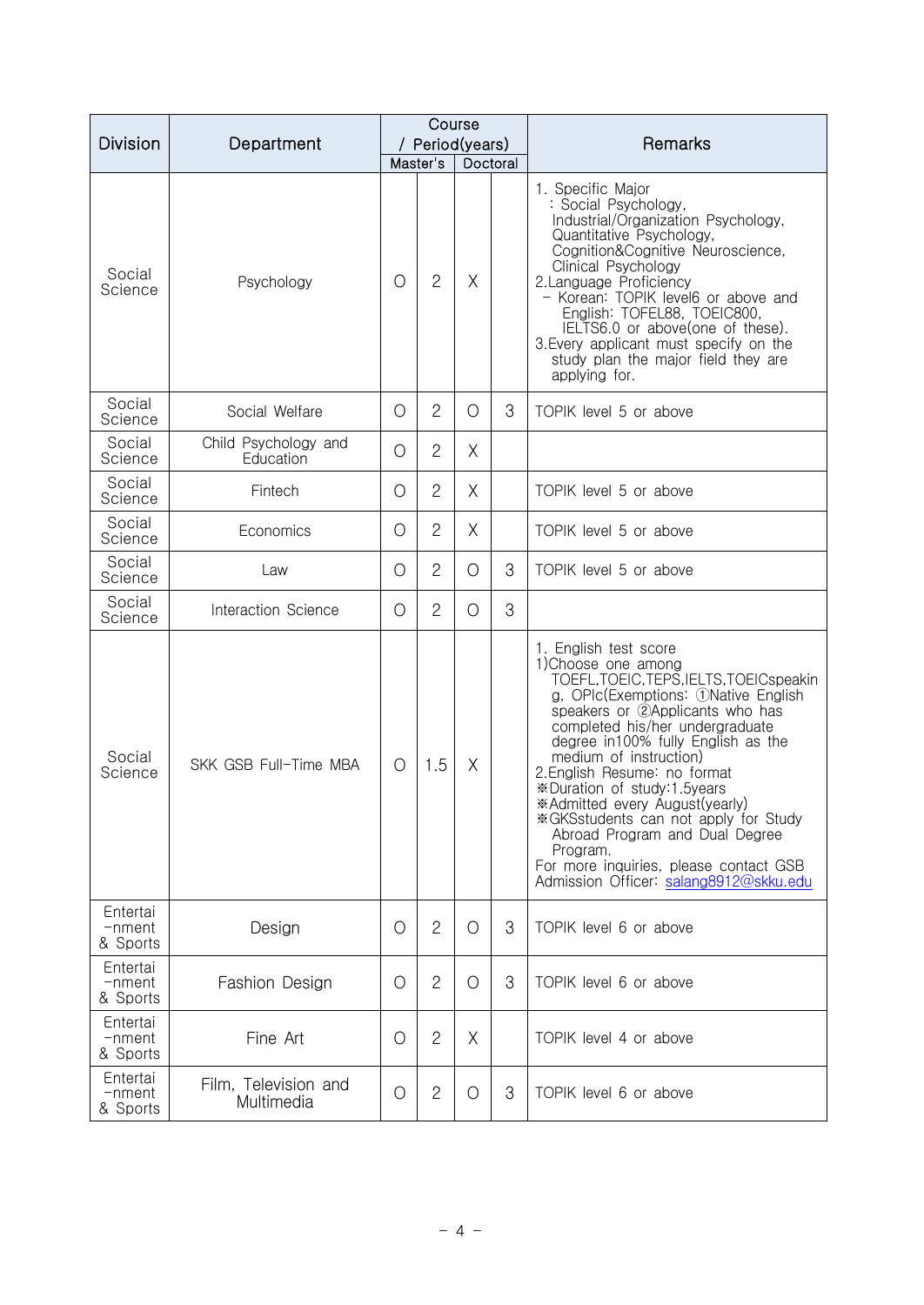| <b>Division</b>     | Department                                                      | Course<br>/ Period(years) |                       |            | Remarks |                                                                                                                                                                                                                                                                                                                                                                                                                                                           |
|---------------------|-----------------------------------------------------------------|---------------------------|-----------------------|------------|---------|-----------------------------------------------------------------------------------------------------------------------------------------------------------------------------------------------------------------------------------------------------------------------------------------------------------------------------------------------------------------------------------------------------------------------------------------------------------|
|                     |                                                                 |                           | Master's              | Doctoral   |         |                                                                                                                                                                                                                                                                                                                                                                                                                                                           |
| Natural<br>Science  | <b>Biological Sciences</b>                                      | Χ                         |                       | O          | 3       | Every applicant must select an advising<br>professor in advance and mark the name<br>on the application form                                                                                                                                                                                                                                                                                                                                              |
| Natural<br>Science  | Physics                                                         | O                         | $\mathbf{2}^{\prime}$ | $\bigcirc$ | 3       |                                                                                                                                                                                                                                                                                                                                                                                                                                                           |
| Natural<br>Science  | Chemistry                                                       | Χ                         |                       | O          | 3       | Every applicant must select an advising<br>professor in advance and mark the name<br>on the application form                                                                                                                                                                                                                                                                                                                                              |
| Natural<br>Science  | Integrative Biotechnology                                       | $\bigcirc$                | $\overline{2}$        | O          | 3       | Every applicant must select an advising<br>professor in advance and mark the name<br>on the application form                                                                                                                                                                                                                                                                                                                                              |
| Natural<br>Science  | Energy Science                                                  | O                         | $\mathbf{2}$          | O          | 3       |                                                                                                                                                                                                                                                                                                                                                                                                                                                           |
| Natural<br>Science  | <b>Biophysics</b>                                               | Χ                         |                       | $\bigcirc$ | 3       |                                                                                                                                                                                                                                                                                                                                                                                                                                                           |
| Natural<br>Science  | Forensics                                                       | $\circ$                   | $\mathbf{2}$          | Χ          |         | TOPIK level 5 or above<br>The campus may differ depending on the<br>desired major<br>- Digital Forensics: Humanities and Social<br><b>Sciences Campus</b><br>Bioforensics: Natural Science Campus                                                                                                                                                                                                                                                         |
| Natural<br>Science  | Medicine<br>(Biomedical Science)                                | $\circ$                   | $\overline{2}$        | O          | 3       | [Specific Major]<br>- Parasitology<br>- Immunology<br>- Anatomy & Cell Biology<br>- Microbiology<br>- Physiology<br>- Molecular cell biology<br>- Social Medicine<br>- Pharmacology<br>- Precision Medicine<br>*Every applicant must specify the specific<br>major in the first part of the application<br>*Every applicant must select an advising<br>professor in advance and mark the name<br>on the application form<br>*Contact: biomedical@skku.edu |
| Enginee<br>$-$ ring | Electrical and Computer<br>Engineering                          | O                         | $\overline{2}$        | X          |         | Every applicant must select an advising<br>professor in advance and mark the name<br>on the application form                                                                                                                                                                                                                                                                                                                                              |
| Enginee<br>-ring    | Computer Science and<br>Engineering                             | $\bigcirc$                | $\overline{c}$        | X          |         | Every applicant must select an advising<br>professor in advance and mark the name<br>on the application form                                                                                                                                                                                                                                                                                                                                              |
| Enginee<br>$-$ ring | Chemical Engineering                                            | $\circ$                   | $\overline{2}$        | Ő          | 3       | Every applicant must select an advising<br>professor in advance and mark the name<br>on the application form                                                                                                                                                                                                                                                                                                                                              |
| Enginee<br>$-$ ring | Advanced Materials<br>Science and Engineering                   | $\bigcirc$                | $\mathbf{2}$          | O          | 3       | Every applicant must select an advising<br>professor in advance and mark the name<br>on the application form                                                                                                                                                                                                                                                                                                                                              |
| Enginee<br>$-$ ring | Polymer Science and<br>Engineering                              | $\bigcirc$                | $\mathbf{2}$          | Ő          | 3       | Every applicant must select an advising<br>professor in advance and mark the name<br>on the application form                                                                                                                                                                                                                                                                                                                                              |
| Enginee<br>$-$ ring | Industrial Engineering                                          | $\bigcirc$                | $\mathbf{2}$          | O          | 3       | Either TOPIK level 4 or above or Certificate<br>of English Proficiency                                                                                                                                                                                                                                                                                                                                                                                    |
| Enginee<br>$-$ ring | Mechanical Engineering                                          | O                         | $\overline{2}$        | O          | 3       |                                                                                                                                                                                                                                                                                                                                                                                                                                                           |
| Enginee<br>$-$ ring | Civil, Architectural and<br>Environmental System<br>Engineering | O                         | $\mathbf{2}$          | O          | 3       |                                                                                                                                                                                                                                                                                                                                                                                                                                                           |
| Enginee<br>$-$ ring | Landscape Architecture                                          | O                         | $\mathbf{2}$          | O          | 3       |                                                                                                                                                                                                                                                                                                                                                                                                                                                           |
| Enginee<br>$-$ ring | Nano Science and<br>Technology                                  | $\bigcirc$                | $\mathbf{2}$          | $\bigcirc$ | 3       |                                                                                                                                                                                                                                                                                                                                                                                                                                                           |

# ❍ Natural Sciences Campus (Suwon)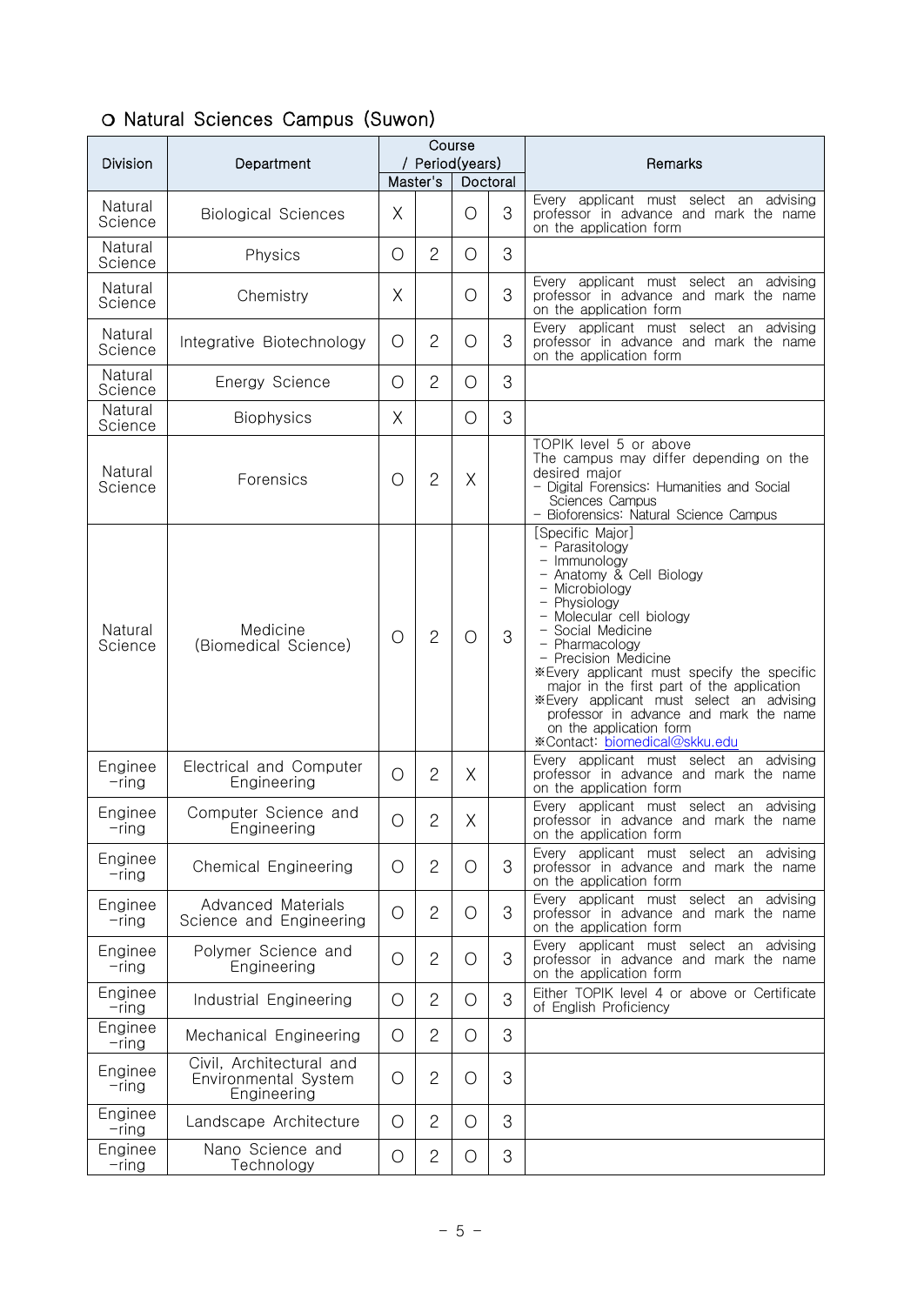| <b>Division</b>                   | Department                                                         |   | Course<br>Period(years) |   |          | Remarks                                                                                                                                                                                                                                                                                                                                                                                                                                                           |
|-----------------------------------|--------------------------------------------------------------------|---|-------------------------|---|----------|-------------------------------------------------------------------------------------------------------------------------------------------------------------------------------------------------------------------------------------------------------------------------------------------------------------------------------------------------------------------------------------------------------------------------------------------------------------------|
|                                   |                                                                    |   | Master's                |   | Doctoral |                                                                                                                                                                                                                                                                                                                                                                                                                                                                   |
| Enginee<br>-rina                  | <b>Biomedical Engineering</b>                                      | Ω | $\overline{2}$          | ∩ | 3        |                                                                                                                                                                                                                                                                                                                                                                                                                                                                   |
| Enginee<br>$-$ ring               | Architecture                                                       | О | $\overline{2}$          | Ω | 3        | Official English Test score (1) TOEFL IBT<br>or above $/$ or $(2)$ IELTS 5.5 or above<br>71<br>(Exemptions: (1) Native English speakers or<br>(2) Applicants who has completed his/her<br>undergraduate degree in 100% fully English<br>as the medium of instruction.)<br>Regarding<br>the requirement of<br>language<br>please<br>proficiency<br>and further inquiries,<br>department officer<br>contact<br>the<br>directly<br>through email (doaskku@skku.edu). |
| Enginee<br>-ring                  | Intelligent Precision<br>Healthcare Convergence                    | O | $\overline{2}$          | ∩ | 3        |                                                                                                                                                                                                                                                                                                                                                                                                                                                                   |
| Enginee<br>-rina                  | Global Smart City                                                  | Ω | $\overline{2}$          | ∩ | 3        | Every applicant must select an advising<br>professor in advance and mark the name<br>on the application form                                                                                                                                                                                                                                                                                                                                                      |
| Enginee<br>-ring                  | Smart Fab. Technology                                              | Ο | $\mathbf{2}$            | Ω | 3        |                                                                                                                                                                                                                                                                                                                                                                                                                                                                   |
| Enginee<br>-ring                  | Interdisciplinary Program<br>in Photovoltaic System<br>Engineering | Ω | $\overline{2}$          | X |          | Every applicant must select an advising<br>professor in advance and mark the name<br>on the application form                                                                                                                                                                                                                                                                                                                                                      |
| Entertai<br>-nment<br>&<br>Sports | Sport Science                                                      | Ω | $\overline{2}$          | Ω | 3        | TOPIK level 4 or above                                                                                                                                                                                                                                                                                                                                                                                                                                            |

#### 1-2. Academic Programs (R&D)

- ※ Students who submit valid TOPIK score for each department will be admitted to that department. (Prior to the end of the Korean language course, students must obtain TOPIK scores according to the department standard to be admitted.)
- ※ Students who with TOPIK level 5 or higher be exempted from the Korean language course.
- ※ Applicants for the GKS-R&D course will complete the Korean language course at Sungkyunkwan Language Institute(SLI) in SKKU.
- ※ English proficiency is required for study/research, and English proficiency is preferred.
- ※ It is necessary for all applicants to select an academic advisor for the relevant department, please find contact the professor in advance.

| Colleges &<br><b>Schools</b> | <b>Division</b>    | Department                                         |            |                | Course<br>Period(years) | <b>TOPIK</b> | <b>Remarks</b>                 |  |
|------------------------------|--------------------|----------------------------------------------------|------------|----------------|-------------------------|--------------|--------------------------------|--|
|                              |                    |                                                    |            | Master's       | Doctoral                | Level        |                                |  |
| School of<br>medicine        | Natural<br>Science | <b>Biomedical Science</b>                          | $\bigcirc$ | $\overline{2}$ | X                       | 3            |                                |  |
| Institute for<br>Convergence | Natural<br>Science | Intelligent Precision<br>Healthcare<br>Convergence | O          | $\overline{2}$ | X                       | 3            | Please select                  |  |
| Institute for<br>Convergence | Natural<br>Science | <b>Biophysics</b>                                  | O          | $\mathbf{2}$   | X                       | 3            | academic advisor<br>in advance |  |
| Institute for<br>Convergence | Engineering        | Energy Science                                     | $\bigcap$  | 2              | X                       | 3            |                                |  |
| Institute for<br>Convergence | Engineering        | Biomedical<br>Engineering                          | С          | $\mathbf{2}$   | X                       | 3            |                                |  |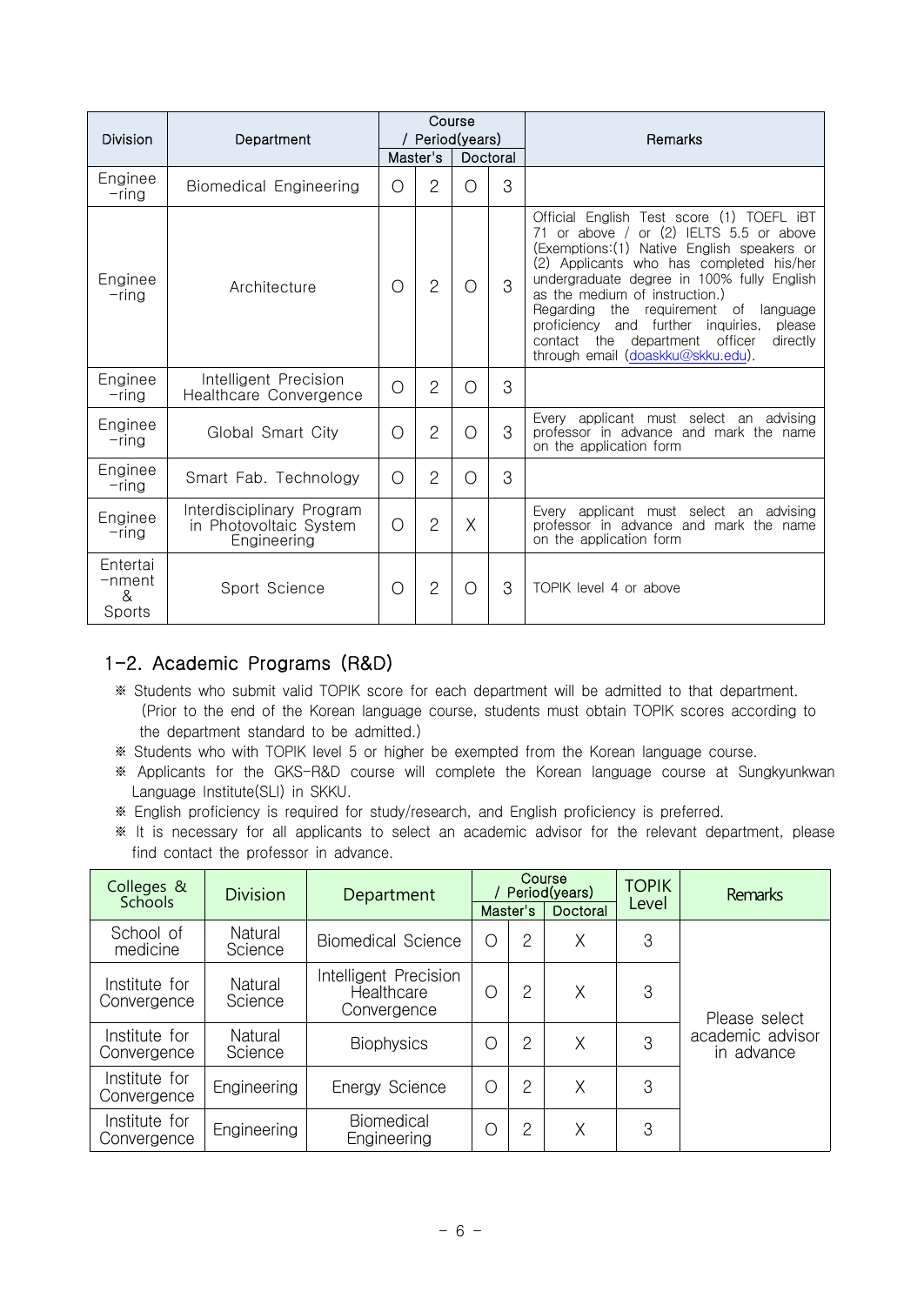### 2. Application

- ❍ Period: Mar. 8.(Tue), 2022 ~ Apr. 8.(Fri), 2022
- ❍ Submission of required document: All documents required for GKS-G selection
- ※ Application form download https://admission-global.skku.edu/eng/graduate/kgsp.html

#### 3. Important Notes

- ❍ This admission is Sungkyunkwan University's 'GKS-G (consignment) University admissions', and you can apply for only one major in our University.
- ❍ Applicants for departments on the Natural Sciences Campus may receive preferential treatment when you get the recommendation from an academic advisor of the department (there is no specific recommendation form)

#### 4. Further Notice

❍ Dormitory Support for GKS student

Up to 200,000 won per month will be provided for dormitory residence by SKKU.

(Home page: https://dorm.skku.edu/dorm\_eng )

#### ❍ GKS Scholarship in SKKU

 SKKU provides a scholarship worth 500,000 won each semester to GKS Graduate school students whose grades score in the top 10% overall among all GKS students.

and the

- 5. Contact ❍ Contact: Office of International Student Services +82)31-290-5028 / [intlgrad@skku.edu](mailto:intlgrad@skku.edu)
	- ❍ Reception Address:

Office of Graduate school, (03063) 25-2, Sungkyunkwan-ro, Jongno-gu, Seoul , Korea

❍ Campus Guide

▶ Direction to SKKU, Campus Map  **https://www.skku.edu/eng/About/campusinfo/CampusMap.do**